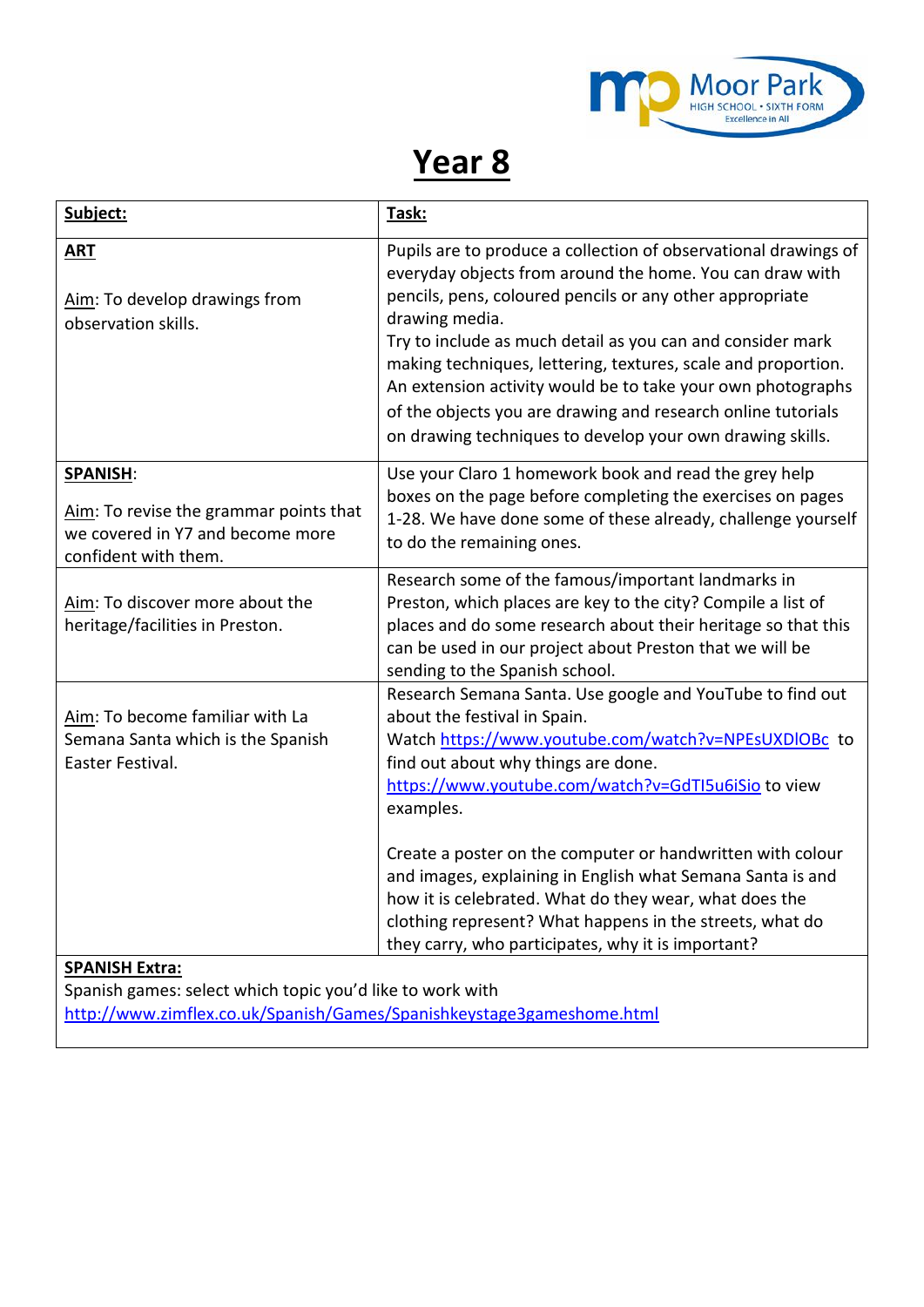

| <b>MATHS</b>                                                                              | All pupils will have log-in details for My Math's                                                                                       |
|-------------------------------------------------------------------------------------------|-----------------------------------------------------------------------------------------------------------------------------------------|
|                                                                                           | (https://www.mymaths.co.uk/)                                                                                                            |
| Aim: To improve and revise work                                                           | The school username is: moorpark                                                                                                        |
| completed in the first half of the year in                                                | The school password is: average                                                                                                         |
| preparation for their end of year                                                         | Each pupil then needs to log in to the portal using their own                                                                           |
| assessments.                                                                              | username and password.                                                                                                                  |
|                                                                                           | The work will be set by each class teacher and can be found in                                                                          |
|                                                                                           | the homework area.                                                                                                                      |
|                                                                                           | This will consist of a lesson and a homework sheet.                                                                                     |
|                                                                                           | The result of the homework sheet is recorded and can be                                                                                 |
|                                                                                           | seen by the class teacher.                                                                                                              |
| <b>SCIENCE:</b>                                                                           | Each week choose one of the following case studies. Research                                                                            |
|                                                                                           | the topic you have chosen and create a presentation. This                                                                               |
| Aim: Research and create a                                                                | should take 4 hours.                                                                                                                    |
| presentation on a case study.                                                             |                                                                                                                                         |
|                                                                                           | Case studies:                                                                                                                           |
|                                                                                           | 1. Should people be allowed to choose if they have a vaccine?                                                                           |
|                                                                                           | 2. Should smoking be banned in public?                                                                                                  |
|                                                                                           | 3. Is organic food better?                                                                                                              |
|                                                                                           |                                                                                                                                         |
|                                                                                           | What to include in your presentation:                                                                                                   |
|                                                                                           | Introduction on the topic.<br>➤                                                                                                         |
|                                                                                           | $\triangleright$ Explanation of the science behind each topic i.e.<br>radiation, lung cancer, how vaccines work                         |
|                                                                                           | $\triangleright$ Quotes from scientists, newspapers, books and<br>websites etc on the topic (keep a record of where you<br>got it from) |
|                                                                                           | A conclusion<br>➤                                                                                                                       |
|                                                                                           | You are allowed to insert informative pictures, tables and                                                                              |
|                                                                                           | graphs.                                                                                                                                 |
|                                                                                           |                                                                                                                                         |
| <b>GEOGRAPHY:</b>                                                                         | Use the link                                                                                                                            |
| Aim: To understand the effects of river<br>landforms and glaciers on their<br>environment | https://www.bbc.co.uk/bitesize/guides/zkrdmp3/revision/1                                                                                |
|                                                                                           | create a spider diagram about river landforms.                                                                                          |
|                                                                                           | Watch the video                                                                                                                         |
|                                                                                           | Explain how the valley of a river is different to a u-shape                                                                             |
|                                                                                           | valley created by a glacier.                                                                                                            |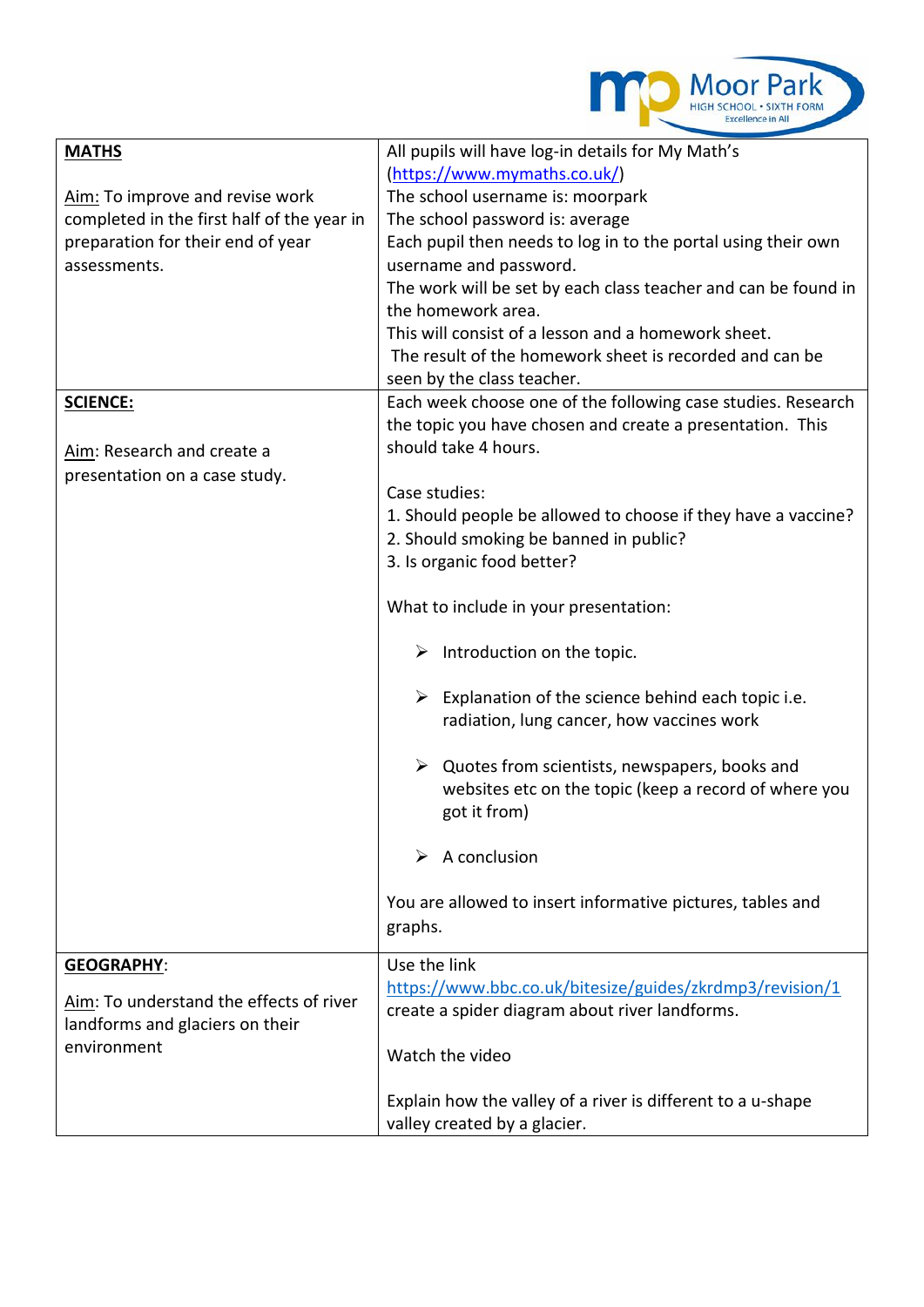

| <b>HISTORY:</b><br>Aim: To understand how the British<br>Empire developed                      | Read p130-141 of your 'Exploring History' textbook. Complete<br>each 'Your turn!' box as you reach it.<br>Watch the documentary on the link<br>(https://www.bbc.co.uk/teach/class-clips-video/gcse-history-<br>how-did-the-british-gain-control-of-india/z7yvrj6) about how<br>the British Empire gained control over India (There are several<br>more episodes on the website you could also watch). |
|------------------------------------------------------------------------------------------------|-------------------------------------------------------------------------------------------------------------------------------------------------------------------------------------------------------------------------------------------------------------------------------------------------------------------------------------------------------------------------------------------------------|
| <b>ENGLISH:</b><br>Aim: To develop contextual knowledge<br>of John Steinbeck's Of Mice and Men | Go to: https://www.history.com/topics/great-<br>depression/1930s to read about 1930s' America and learn<br>more about the context of the novella.<br>Watch this video on the American dream in Of Mice and Men:<br>https://www.youtube.com/watch?v=dmDH9XjERfo<br>What is George and Lennie's Dream and why is it so important<br>to them?<br>Continue to read your accelerated reader.               |
| DRAMA:                                                                                         | Pupils are to watch                                                                                                                                                                                                                                                                                                                                                                                   |
| Aim: To consolidate their understanding<br>of pantomime                                        | https://www.bbc.co.uk/iplayer/episode/b06s2h64/cbeebies-<br>presents-alice-in-wonderland.<br>Pupils are to write a synopsis for the story and a review of the<br>performance.                                                                                                                                                                                                                         |
| <b>MUSIC:</b>                                                                                  | To rehearse their instrument for at least 15 minutes every                                                                                                                                                                                                                                                                                                                                            |
| Aim: To develop a greater<br>understanding of programme music                                  | day.<br>Listen to https://www.youtube.com/watch?v=DXy50exHjes<br>and complete individual research on 'Pictures at an Exhibition'<br>by Mussorgsky.                                                                                                                                                                                                                                                    |
| <b>COMPUTING:</b>                                                                              | Create an account on https://www.codecademy.com/                                                                                                                                                                                                                                                                                                                                                      |
| Aim: To develop skills in Python<br>programming                                                | Work through the tasks using the software's Python IDE.<br>You need to try and complete the first 10 levels.                                                                                                                                                                                                                                                                                          |